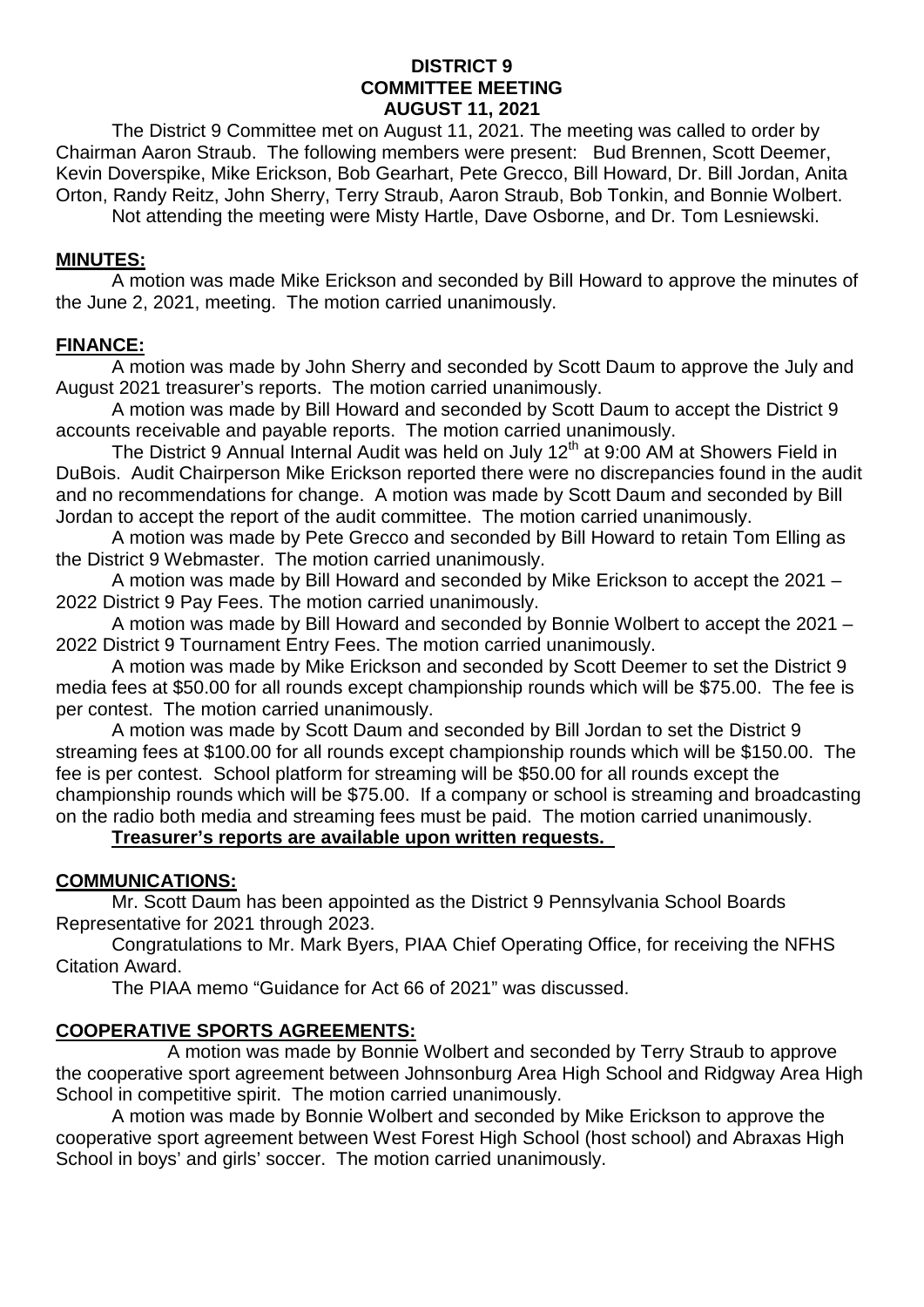A motion was made by Bonnie Wolbert and seconded by Mike Erickson to approve the cooperative sport agreement between Franklin Area High School (host school), Rocky Grove High School and Cranberry High School in junior high boys' soccer. The motion carried unanimously.

The cooperative sport agreement between East Forest High School and North Clarion High School in baseball is terminated.

# **CHAIRMAN'S UPDATES:**

Chairman Straub presented summaries of the Board of Directors meetings held on June 9, July 13, and July 14, 2021. A summary of the meetings can be found on the PIAA website.

The next PIAA Board of Directors meeting will be September 15, 2021, at 2:00 PM and will be a Zoom meeting.

### **ADMINISTRATIVE:**

A motion was made by Mike Erickson and seconded by Randy Reitz to resume publishing District 9 championship programs. The motion carried unanimously.

A motion was made by Bill Jordan and seconded b Mile Erickson to pay a commission rate of 40% for new advertisements and 20% for renewed advertisements to individuals who secure advertisements for the championship programs. The motion passed with one negative vote. (Bill Howard)

A motion was made by Terry Straub and seconded by Bonnie Wolbert to table admission prices and using HomeTown Ticketing until the September meeting. The motion carried unanimously.

#### **TRANSFER REQUESTS: (FOR 2021 – 2022 SCHOOL YEAR) STUDENT #**

#1 Portville, NY Oswayo Valley request for post season eligibility (motion made by Terry Straub and seconded by Scott Daum to deny the request – motion carried with one abstention – Bill Howard)

| <b>Student # From</b> |                      | <u>To</u>     | <b>Motion/Second</b>                                                   | <b>Approve/Deny</b> |
|-----------------------|----------------------|---------------|------------------------------------------------------------------------|---------------------|
| #2                    | <b>DuBois</b>        |               | DuBois C. C. B. Howard/B. Wolbert                                      | Approved            |
| #3                    | <b>State College</b> | <b>DuBois</b> | M.Erickson/S,Deemer                                                    | Approved            |
| #4                    | Coudersport          |               | Oswayo Valley T.Straub/B.Jordan                                        | Approved            |
| #5                    | Coudersport          |               | Oswayo Valley B.Jordan/S.Deemer                                        | Approved            |
| #6                    | DuBois C. C.         | <b>DuBois</b> | J.Sherry/B.Howard                                                      | Approved            |
| #7                    | Cochranton           | Keystone      |                                                                        | <b>TBA</b>          |
|                       |                      |               | $(\#4 \text{ and } \#5 - \text{one abstraction} - \text{Bill Howard})$ |                     |

## **FOREIGN EXCHANGE STUDENTS APPROVED:** None

## **HEARINGS:** None

## **ADMINISTRATIVE COMMITTEES:**

**50 YEARS OFFICIALS' AWARDS** – Bill Howard updated the committee on the officials who have received the awards thus far. The list of the officials who have received the award is found on the District 9 Website.

**SPORTMANSHIP AWARDS** – Bonnie Wolbert will provide to the committee a list of the eligible schools at the September committee meeting.

## **SPORTS COMMITTEES:**